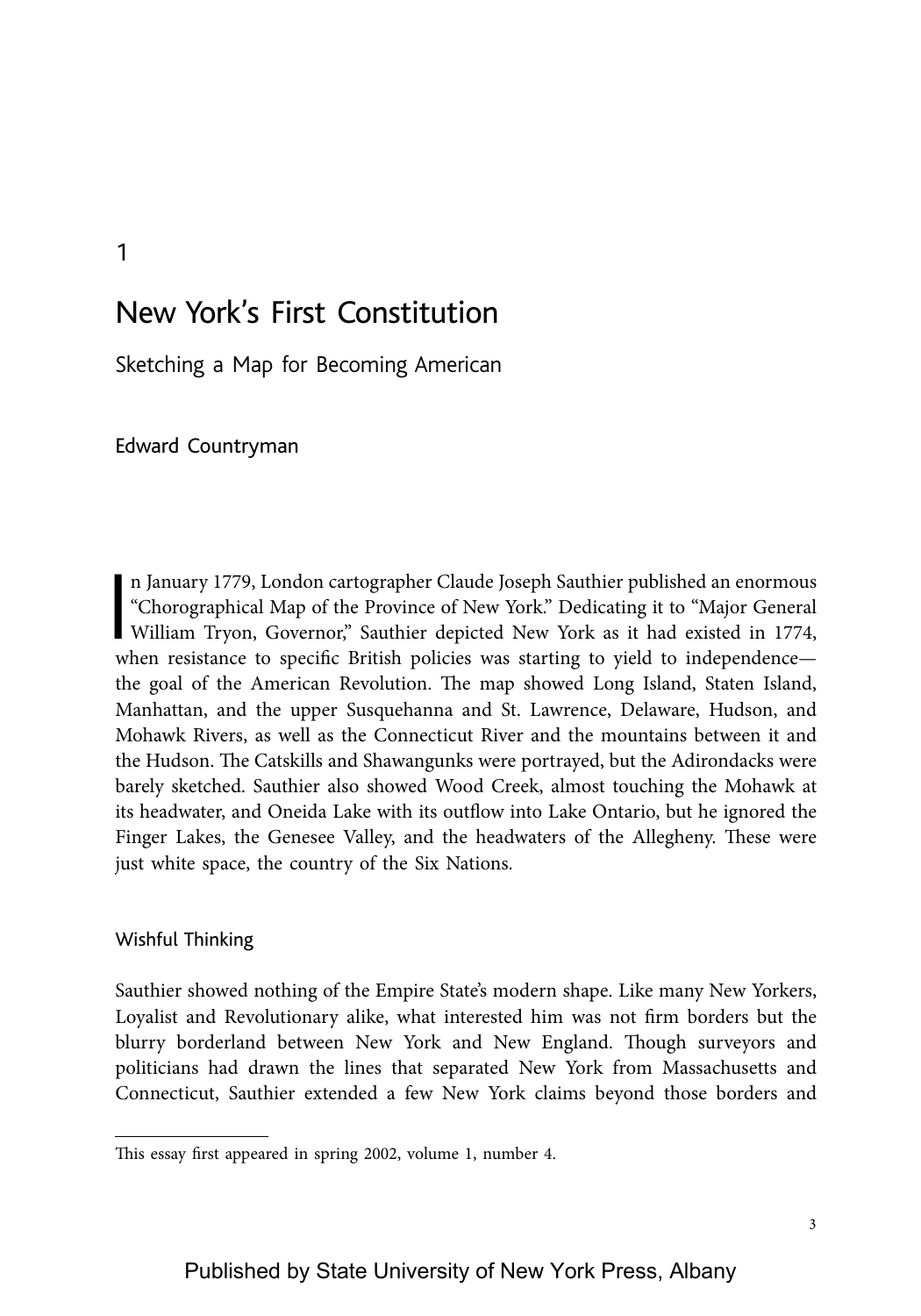drew detail all the way to the Connecticut River, as if to suggest that New York had an interest there. The Green Mountains were entirely New York's. But east of the Connecticut, New England was just more white space.

There was no evidence on Sauthier's map of either the Revolution or imminent American independence. But by 1779, the map's year of publication, only Long Island, Staten Island, and Manhattan were still under British military control. A front and a no-man's-land crossed Westchester County. The Mohawk Valley, the upper Delaware and Susquehanna, and the territory of the Six Nations were aflame with civil war. William Tryon was governor only by an empty commission. The Green Mountains had become Vermont.

Sauthier's map was wishful thinking. Ulster County's George Clinton, a former provincial assemblyman and in 1779 a Continental brigadier general, was the true governor of New York State. His military commission was from Congress, not the British king, and he owed his governorship to election, not royal favor. Clinton would have agreed that most of what the map showed belonged to New York, including the British-controlled Southern District and the "pretended State of Vermont." But New York was remaking itself in ways that went beyond independence. If Sauthier's map displayed the memory of an old order, the State Constitution of 1777, which created Clinton's governorship, outlined both possibilities and problems for the state's future.

### An Undefined Existence

There was little precedent for New York's constitution-makers to follow. The Dutch mandate of 1614 simply permitted the West India Company to make four trading voyages without competition. The English conquest in 1664 was based on a directive from James Stuart, Duke of York. Though he would become King James II, Stuart's "Duke's Laws" of 1665 were the act of a lord proprietor, not a sovereign. As king, Stuart melded by decree the chartered New England colonies, together with New York and New Jersey, into the abortive Dominion of New England. In 1683, an Act of Assembly established counties, but that was just a local statute, and like previous documents it left New York's outer boundaries undefined. New York did exist, without question. But neither as a welldefined place nor as a set of institutions did colonial New York enjoy the firm legal basis that "charter colonies" like Massachusetts and Connecticut could claim.

The 1777 State Constitution's preface reflects these historical insecurities, suggesting an awareness that old New York had a weak legal foundation and that the nascent state needed a firmer basis for existence. But the language of the preface offers no basis for codifying a system of government other than a call to elect a

4 Early New York, the 1600s and 1700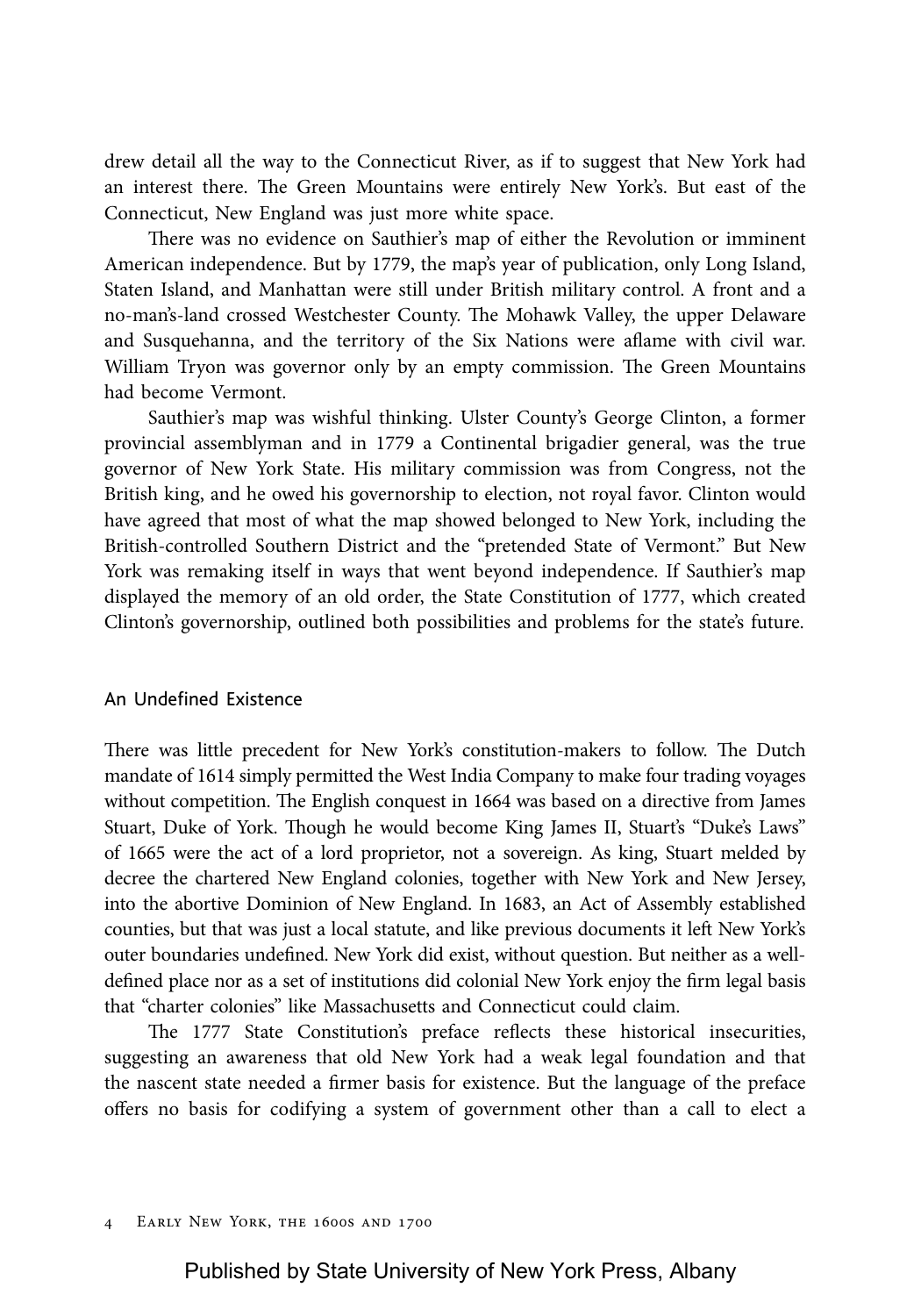convention. That body was elected with the specific power to write a constitution. But neither the convention's mandate nor the constitution itself said anything about how it would take effect. After the convention assembled, New York City's "Committee of Mechanicks" demanded that the "elected delegates" submit their work to the public. But the completed State Constitution was proclaimed, not submitted, and no official ratification ever took place.

## Both Visionary and Provincial

The state constitutions that predate the federal Constitution of 1787 were experiments in visionary government, addressing the hopes and concerns of their drafters and the political balance within each new state. New York's constitution actually presaged many features of the federal document. Its strong, directly elected governor, who served a multiyear term and had a role in public appointments and in approving or vetoing laws, pointed toward the powers of the presidency. With a state senate whose members served overlapping terms, as well as an independent judiciary, the New York Constitution foreshadowed the structure of Congress and the federal courts. But in other ways it spoke only to "state" issues of the time, the most pressing of which was the state's own existence. The document was written as if the Southern District counties were not still occupied by British forces and could thus send members to the legislature. It could not recognize hostile military occupation, because to do so might amount to renouncing the occupied territory's independence. In fact, the state constitutional convention appointed those counties' first assemblymen and senators, and until 1784 the legislature filled vacancies among them. The State Constitution also granted representation to Cumberland and Gloucester Counties, even though most of their population identified themselves as Vermonters. Not until 1791 would New York acknowledge Vermont as a separate state.

Ignoring these realities was wishful thinking almost to the same degree as Sauthier's map. Clarity prevailed, however, in the document's permission of bills of attainder, which convicted a person by legislative decree rather than by court proceedings, until "the termination of the present war." This made possible the Act of 1779, which named more than seventy Loyalists, confiscated their property, and banished them under penalty of death. The act was harsh, but it also recognized that the Revolution posed fundamental questions of identity and allegiance. To Revolutionaries, the act was both necessary for the state's survival and a just punishment for choosing the crown; to outright Loyalists and to would-be neutrals, it was tyrannical, as were the political police known as "Commissioners for Detecting and Defeating Conspiracies."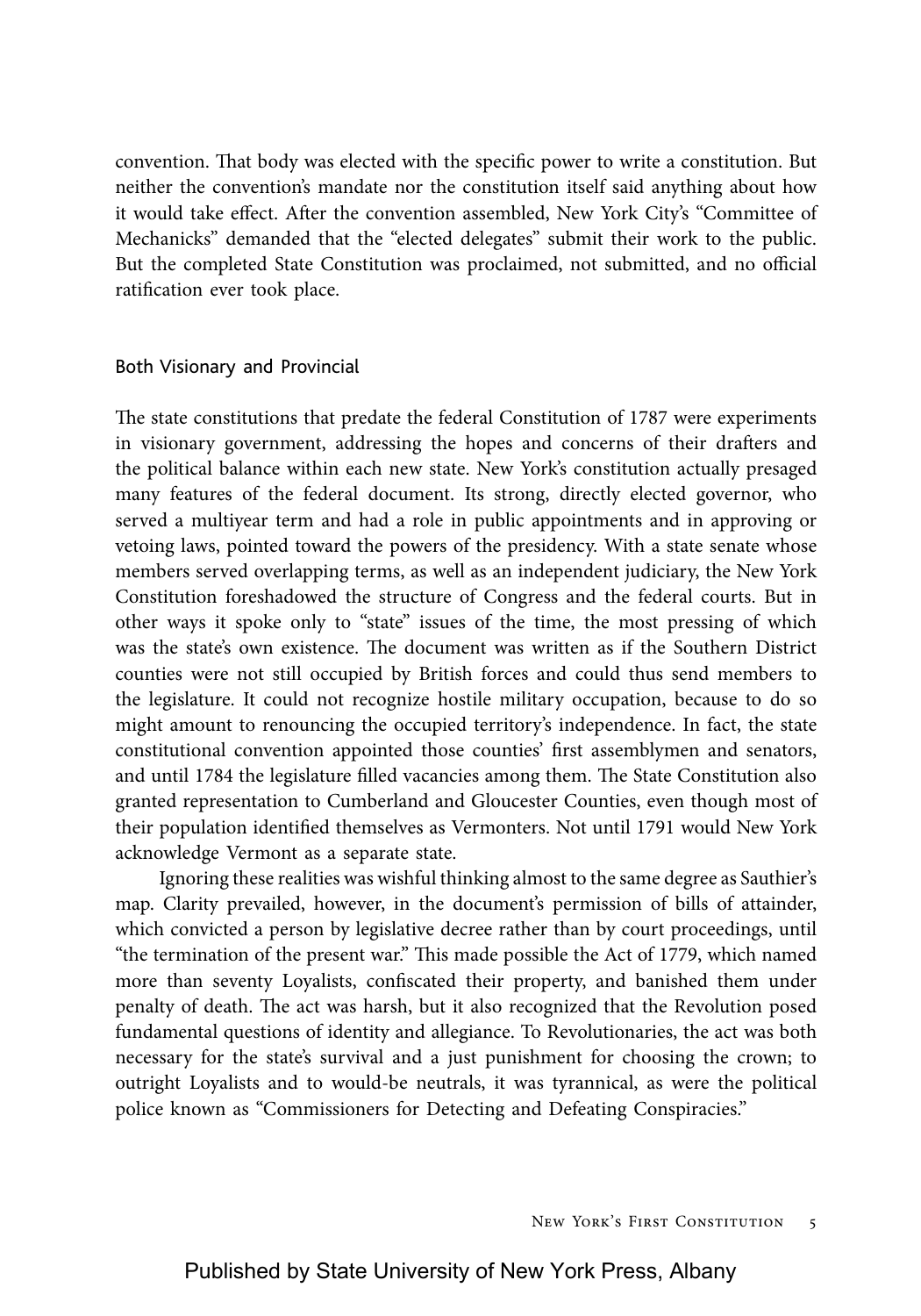# Grappling with "the People"

The framers of New York's constitution also tried to address three immediate, fundamental issues that confronted the state. They solved two: survival as an entity through the Revolution and division of power into the modern American triad of bicameral legislature, strong executive, and independent judiciary. But the third problem was what historian Edmund S. Morgan has called "inventing the people": how to invest popular sovereignty as an abstract authority superior to all others. Early state proclamations referred to "subjects of this state" and closed with the incantation "God Save the People," but those phrases were just variations on the language of the royal era. The new constitution did "ORDAIN, DETERMINE and DECLARE, that no authority shall . . . be exercised over the people or members of this State, but such as shall be derived from and granted by them"—but the Massachusetts Constitution of 1780 was the first American document to use the elegant, straightforward, and poetic phrase "we the people."

### John Jay's Vision

The Constitutional Convention, first headquartered in White Plains, retreated in 1776 to Kingston, the state's de facto capital. Writing the constitution took nine months; it was drafted primarily by John Jay, whose mixture of militancy about independence and caution about change within America is reflected in the document. Jay and his sons would become prominent critics of slavery. But though neighboring Vermont's constitution flatly abolished slavery, New York's ignored the issue. Many white New Yorkers held slaves with no intention of freeing them, and New York's last slaves would not become free until 1827. On the issue of separation of church and state, however, Jay was firmer. His voice is clear in the long paragraph that condemns the political influence of "wicked priests" and casts off the Church of England's tie to government. But Jay also revered private property, and the constitution makes no mention of Trinity Church's large property in Manhattan.

Yet Jay's was not the only vision represented in the document. Secret ballots were permitted once the "present war" ended, but only as an experiment that the legislature could rescind. Drafting committee chairman Abraham Yates was already moving toward the vision of white male democracy and state autonomy that would underpin his (and George Clinton's) anti-Federalism in 1788. It seems likely that Yates, or a similar thinker, was probably responsible for the secret ballot proposal.

#### 6 Early New York, the 1600s and 1700